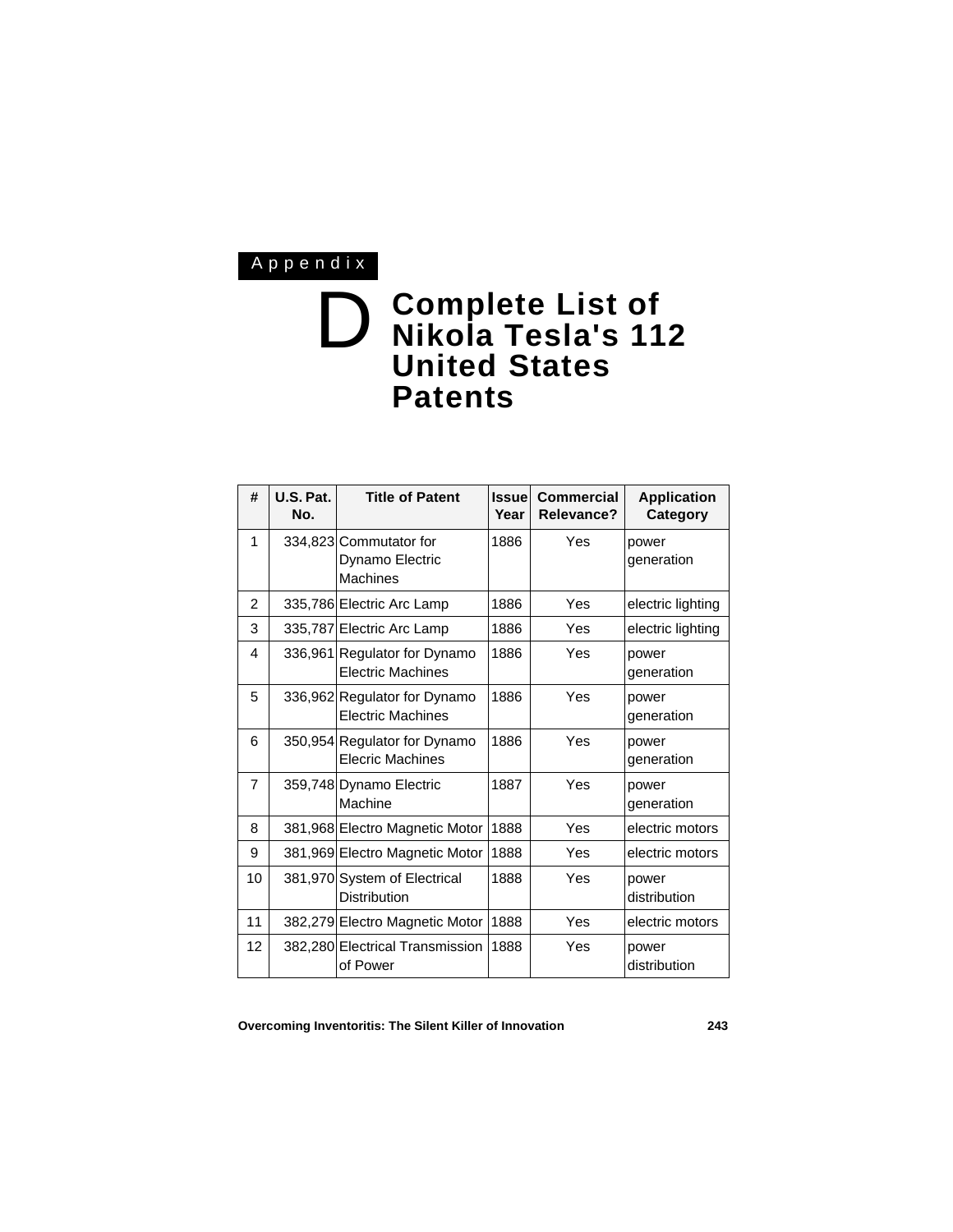| #  | U.S. Pat.<br>No. | <b>Title of Patent</b>                                                | <b>Issue</b><br>Year | <b>Commercial</b><br>Relevance? | <b>Application</b><br>Category |
|----|------------------|-----------------------------------------------------------------------|----------------------|---------------------------------|--------------------------------|
| 13 |                  | 382,281 Electrical Transmission<br>of Power                           | 1888                 | Yes                             | power<br>distribution          |
| 14 |                  | 382,282 Method of Converting<br>and Distributing Electric<br>Currents | 1888                 | Yes                             | power<br>distribution          |
| 15 |                  | 382,845 Commutator for<br>Dynamo Electric<br><b>Machines</b>          | 1888                 | Yes                             | power<br>generation            |
| 16 |                  | 390,413 System of Electrical<br>Distribution                          | 1888                 | Yes                             | power<br>distribution          |
| 17 |                  | 390,414 Dynamo Electric<br>Machine                                    | 1888                 | Yes                             | power<br>generation            |
| 18 |                  | 390,415 Dynamo Electric<br>Machine or Motor                           | 1888                 | Yes                             | power<br>generation            |
| 19 |                  | 390,721 Dynamo Electric<br>Machine                                    | 1888                 | Yes                             | power<br>generation            |
| 20 |                  | 390,820 Regulator for Alternate<br><b>Current Motors</b>              | 1888                 | Yes                             | electric motors                |
| 21 |                  | 396,121 Thermo Magnetic<br>Motor                                      | 1889                 | No                              | pyromagnetics                  |
| 22 |                  | 401,520 Method of Operating<br>Electro Magnetic<br><b>Motors</b>      | 1889                 | Yes                             | electric motors                |
| 23 |                  | 405,858 Electro Magnetic Motor                                        | 1889                 | Yes                             | electric motors                |
| 24 |                  | 405,859 Method of Electrical<br><b>Power Transmission</b>             | 1889                 | Yes                             | power<br>distribution          |
| 25 |                  | 406,968 Dynamo Electric<br>Machine                                    | 1889                 | Yes                             | power<br>generation            |
| 26 |                  | 413,353 Method of Obtaining<br>Direct from Alternating<br>Currents    | 1889                 | Yes                             | power<br>distribution          |
| 27 |                  | 416,191 Electro Magnetic Motor                                        | 1889                 | Yes                             | electric motors                |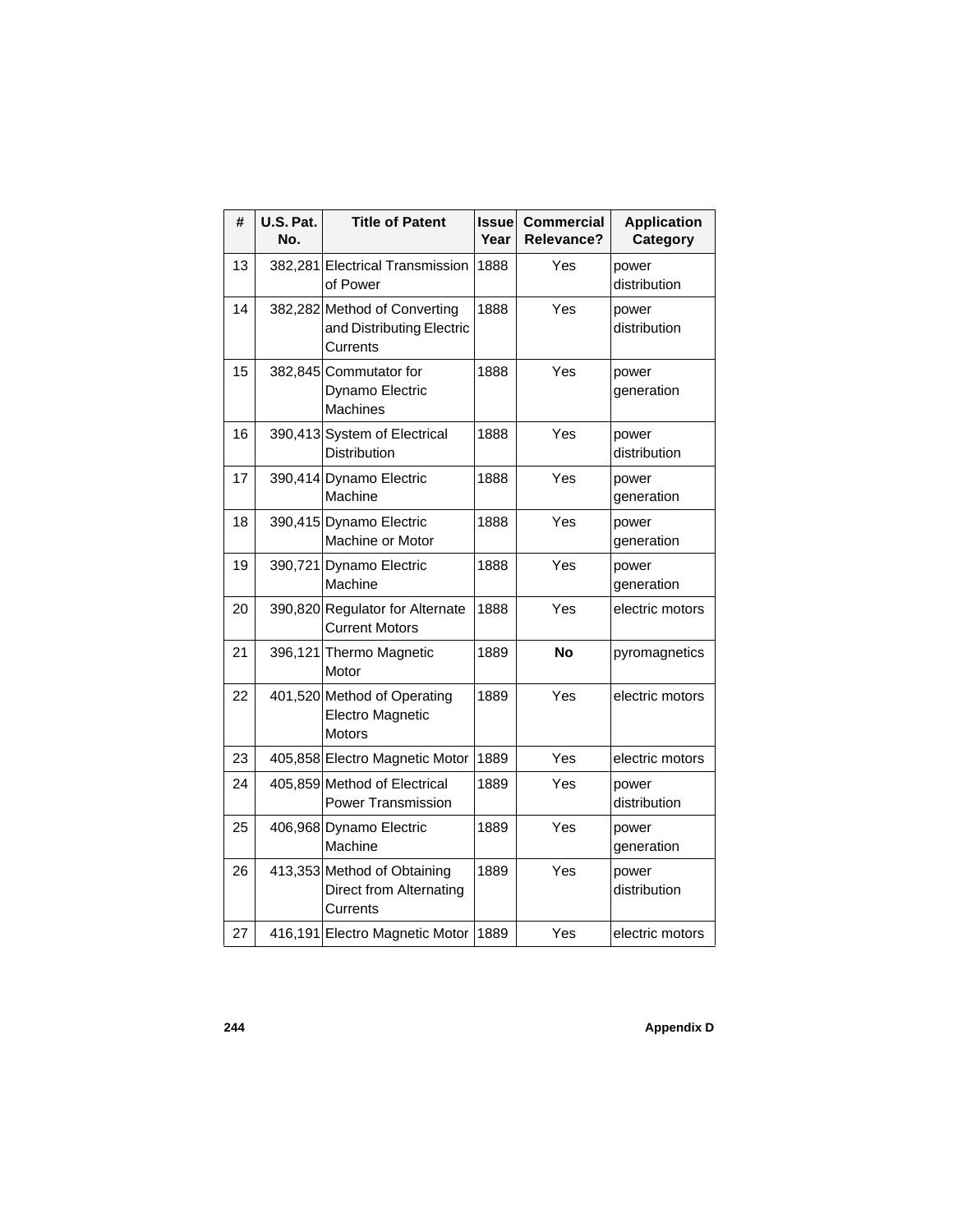| #  | U.S. Pat.<br>No. | <b>Title of Patent</b>                                           | <b>Issue</b><br>Year | <b>Commercial</b><br><b>Relevance?</b> | <b>Application</b><br>Category |
|----|------------------|------------------------------------------------------------------|----------------------|----------------------------------------|--------------------------------|
| 28 |                  | 416,192 Method of Operating<br>Electro Magnetic<br><b>Motors</b> | 1889                 | Yes                                    | electric motors                |
| 29 |                  | 416,193 Electro Magnetic Motor                                   | 1889                 | Yes                                    | electric motors                |
| 30 |                  | 416,194 Electric Motor                                           | 1889                 | Yes                                    | electric motors                |
| 31 |                  | 416,195 Electro Magnetic Motor                                   | 1889                 | Yes                                    | electric motors                |
| 32 |                  | 417,794 Armature for Electric<br>Machines                        | 1889                 | Yes                                    | electric motors                |
| 33 |                  | 418,248 Electro Magnetic Motor                                   | 1889                 | Yes                                    | electric motors                |
| 34 |                  | 424,036 Electro Magnetic Motor                                   | 1890                 | Yes                                    | electric motors                |
| 35 |                  | 428,057 Pyromagneto Electric<br>Generator                        | 1890                 | <b>No</b>                              | pyromagnetics                  |
| 36 |                  | 433,700 Alternating Current<br><b>Electro Magnetic Motor</b>     | 1890                 | Yes                                    | electric motors                |
| 37 |                  | 433,701 Alternating Current<br>Motor                             | 1890                 | Yes                                    | electric motors                |
| 38 |                  | 433,702 Electrical Transformer<br>or Induction Device            | 1890                 | Yes                                    | transformers                   |
| 39 |                  | 433,703 Electro Magnetic Motor                                   | 1890                 | Yes                                    | electric motors                |
| 40 |                  | 445,207 Electro Magnetic Motor                                   | 1891                 | Yes                                    | electric motors                |
| 41 |                  | 447,920 Method of Operating<br>Arc Lamps                         | 1891                 | Yes                                    | power<br>generation            |
| 42 |                  | 447,921 Alternating Electric<br><b>Current Generator</b>         | 1891                 | Yes                                    | power<br>generation            |
| 43 |                  | 454,622 System of Electric<br>Lighting                           | 1891                 | Yes                                    | electric lighting              |
| 44 |                  | 455,067 Electro Magnetic Motor                                   | 1891                 | Yes                                    | electric motors                |
| 45 |                  | 455,068 Electrical Meter                                         | 1891                 | Yes                                    | instrumentation                |
| 46 |                  | 455,069 Electric Incandescent<br>Lamp                            | 1891                 | Yes                                    | electric lighting              |
| 47 |                  | 459,772 Electro Magnetic Motor                                   | 1891                 | Yes                                    | electric motors                |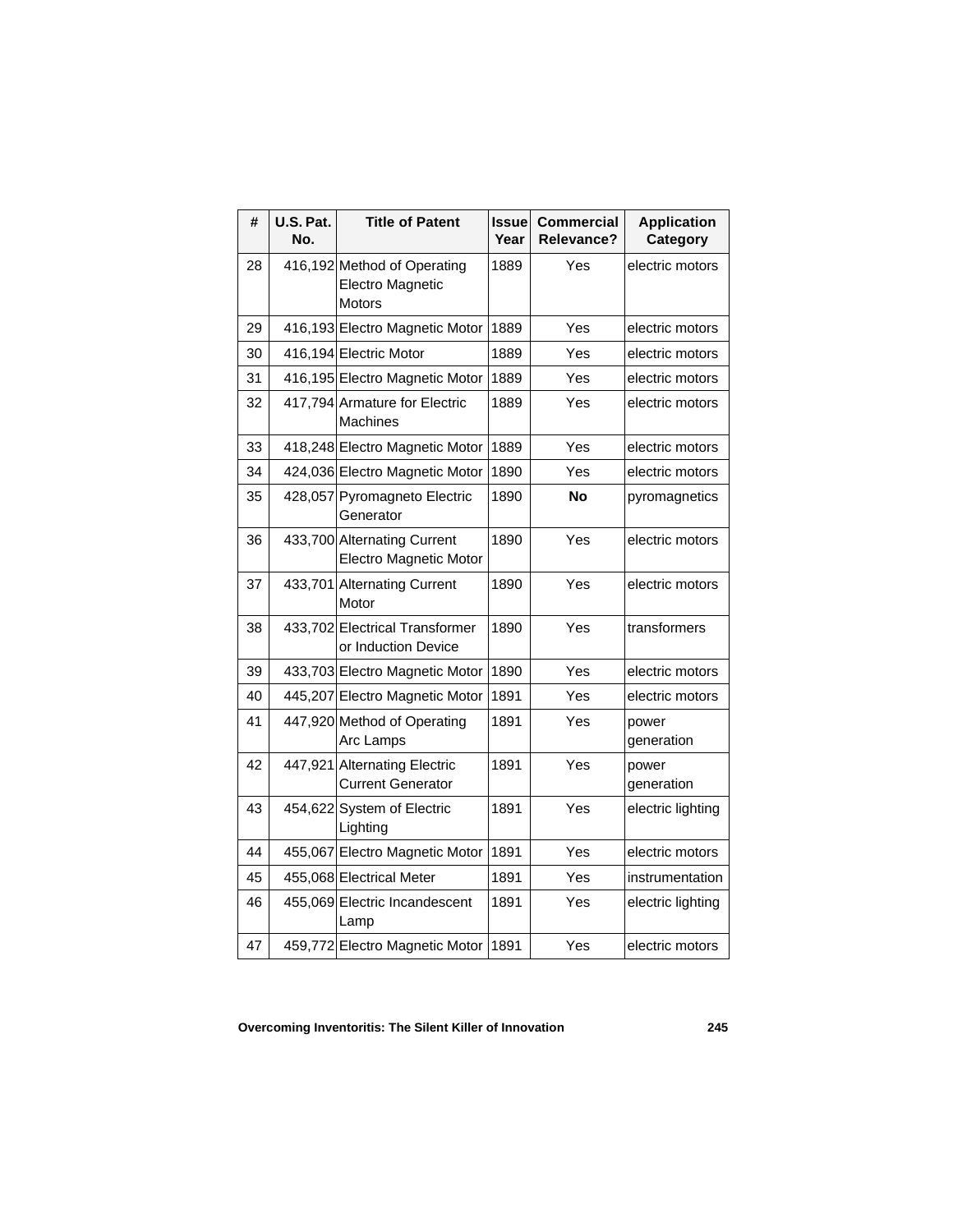| #  | U.S. Pat.<br>No. | <b>Title of Patent</b>                                                                     | <b>Issue</b><br>Year | <b>Commercial</b><br>Relevance? | <b>Application</b><br>Category    |
|----|------------------|--------------------------------------------------------------------------------------------|----------------------|---------------------------------|-----------------------------------|
| 48 |                  | 462,418 Method of and<br><b>Apparatus for Electrical</b><br>Conversion and<br>Distribution | 1891                 | Yes                             | high<br>voltage&freq<br>AC        |
| 49 |                  | 464,666 Electro Magnetic Motor                                                             | 1891                 | Yes                             | electric motors                   |
| 50 |                  | 464,667 Electrical Condenser                                                               | 1891                 | Yes                             | capacitors                        |
| 51 |                  | 487,796 System of Electrical<br><b>Transmission of Power</b>                               | 1892                 | Yes                             | power<br>distribution             |
| 52 |                  | 511,559 Electrical Transmission<br>of Power                                                | 1893                 | Yes                             | power<br>distribution             |
| 53 |                  | 511,560 System of Electrical<br>Power Transmission                                         | 1893                 | Yes                             | power<br>distribution             |
| 54 |                  | 511,915 Electrical Transmission<br>of Power                                                | 1894                 | Yes                             | power<br>distribution             |
| 55 |                  | 511,916 Electric Generator                                                                 | 1894                 | Yes                             | power<br>generation               |
| 56 |                  | 512,340 Coil for Electro<br>Magnets                                                        | 1894                 | Yes                             | coils                             |
| 57 |                  | 514,167 Electrical Conductor                                                               | 1894                 | Yes                             | conductors                        |
| 58 |                  | 514,168 Means for Generating<br><b>Electric Currents</b>                                   | 1894                 | Yes                             | high<br>voltage&freq<br><b>AC</b> |
| 59 |                  | 514,169 Reciprocating Engine                                                               | 1894                 | Yes                             | engines                           |
| 60 |                  | 514,170 Incandescent Electric<br>Light                                                     | 1894                 | Yes                             | electric lighting                 |
| 61 |                  | 514,972 Electric Railway<br>System                                                         | 1894                 | <b>No</b>                       | high<br>voltage&freq<br><b>AC</b> |
| 62 |                  | 514,973 Electrical Meter                                                                   | 1894                 | Yes                             | instrumentation                   |
| 63 |                  | 517,900 Steam Engine                                                                       | 1894                 | Yes                             | engines                           |
| 64 |                  | 524,426 Electromagnetic Motor                                                              | 1894                 | Yes                             | electric motors                   |
| 65 |                  | 555,190 Alternating Motor                                                                  | 1896                 | Yes                             | electric motors                   |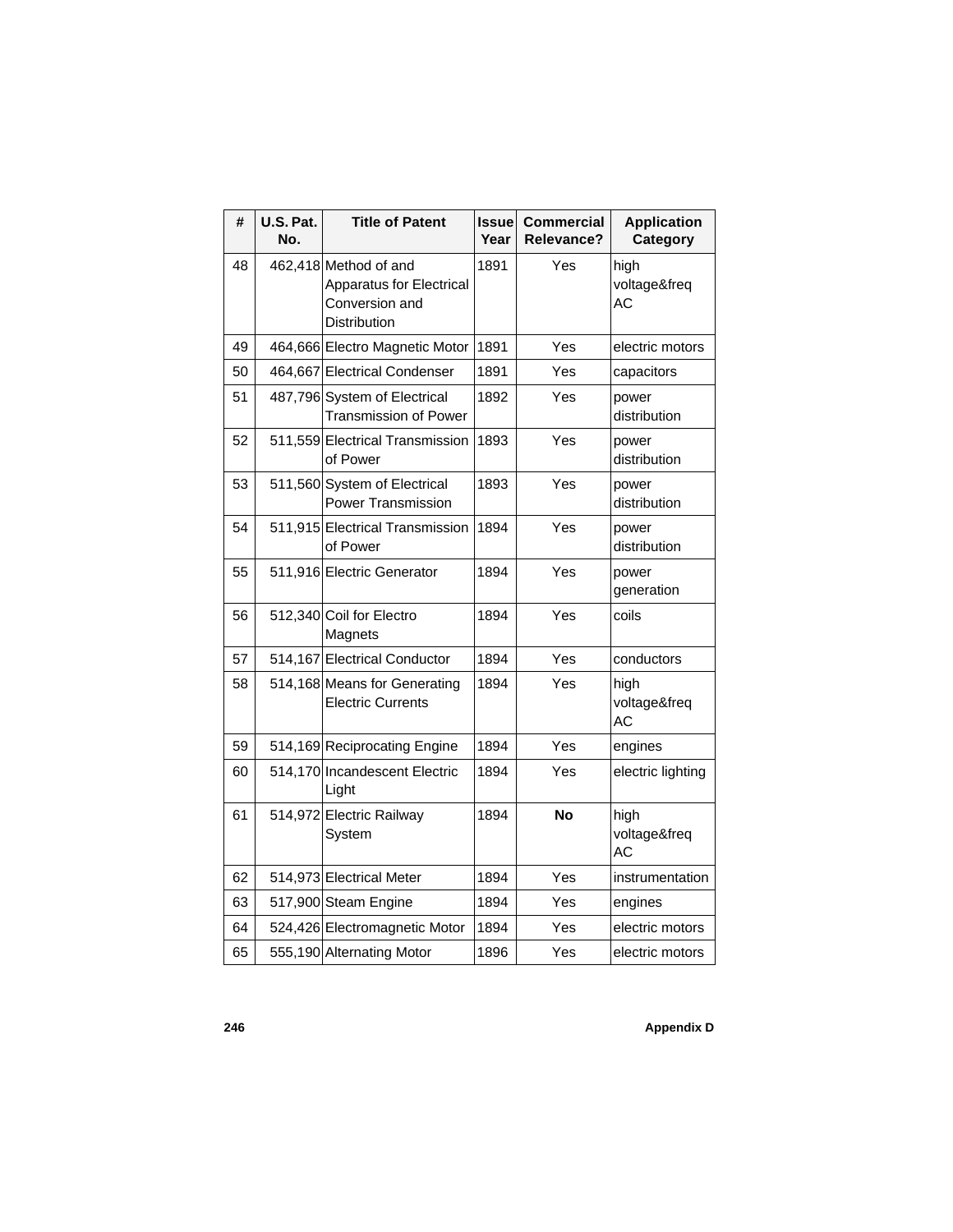| #  | U.S. Pat.<br>No. | <b>Title of Patent</b>                                                                               | <b>Issue</b><br>Year | <b>Commercial</b><br>Relevance? | <b>Application</b><br>Category    |
|----|------------------|------------------------------------------------------------------------------------------------------|----------------------|---------------------------------|-----------------------------------|
| 66 |                  | 567,818 Electrical Condenser                                                                         | 1896                 | Yes                             | capacitors                        |
| 67 |                  | 568,176 Apparatus for<br><b>Producing Electric</b><br>Currents of High<br>Frequency and<br>Potential | 1896                 | Yes                             | high<br>voltage&freq<br>AC        |
| 68 |                  | 568,177 Apparatus for<br><b>Producing Ozone</b>                                                      | 1896                 | Yes                             | ozone<br>production               |
| 69 |                  | 568,178 Method of Regulating<br>Apparatus for<br>Producing Currents of<br><b>High Frequency</b>      | 1896                 | Yes                             | high<br>voltage&freq<br><b>AC</b> |
| 70 |                  | 568,179 Method of and<br>Apparatus for<br>Producing Currents of<br><b>High Frequency</b>             | 1896                 | Yes                             | high<br>voltage&freq<br>AC        |
| 71 |                  | 568,180 Apparatus for<br><b>Producing Electrical</b><br><b>Currents of High</b><br>Frequency         | 1896                 | Yes                             | high<br>voltage&freq<br>AC        |
| 72 |                  | 577,670 Apparatus for<br><b>Producing Electric</b><br>Currents of High<br>Frequency                  | 1897                 | Yes                             | high<br>voltage&freq<br>AC        |
| 73 |                  | 577,671 Manufacture of<br>Electrical Condensers,<br>Coils, &c                                        | 1897                 | Yes                             | capacitors                        |
| 74 |                  | 583,953 Apparatus for<br>Producing Currents of<br><b>High Frequency</b>                              | 1897                 | Yes                             | high<br>voltage&freq<br><b>AC</b> |
| 75 |                  | 593,138 Electrical Transformer                                                                       | 1897                 | Yes                             | transformers                      |
| 76 |                  | 609,245 Electrical Circuit<br>Controller                                                             | 1898                 | Yes                             | high<br>voltage&freq<br>AC        |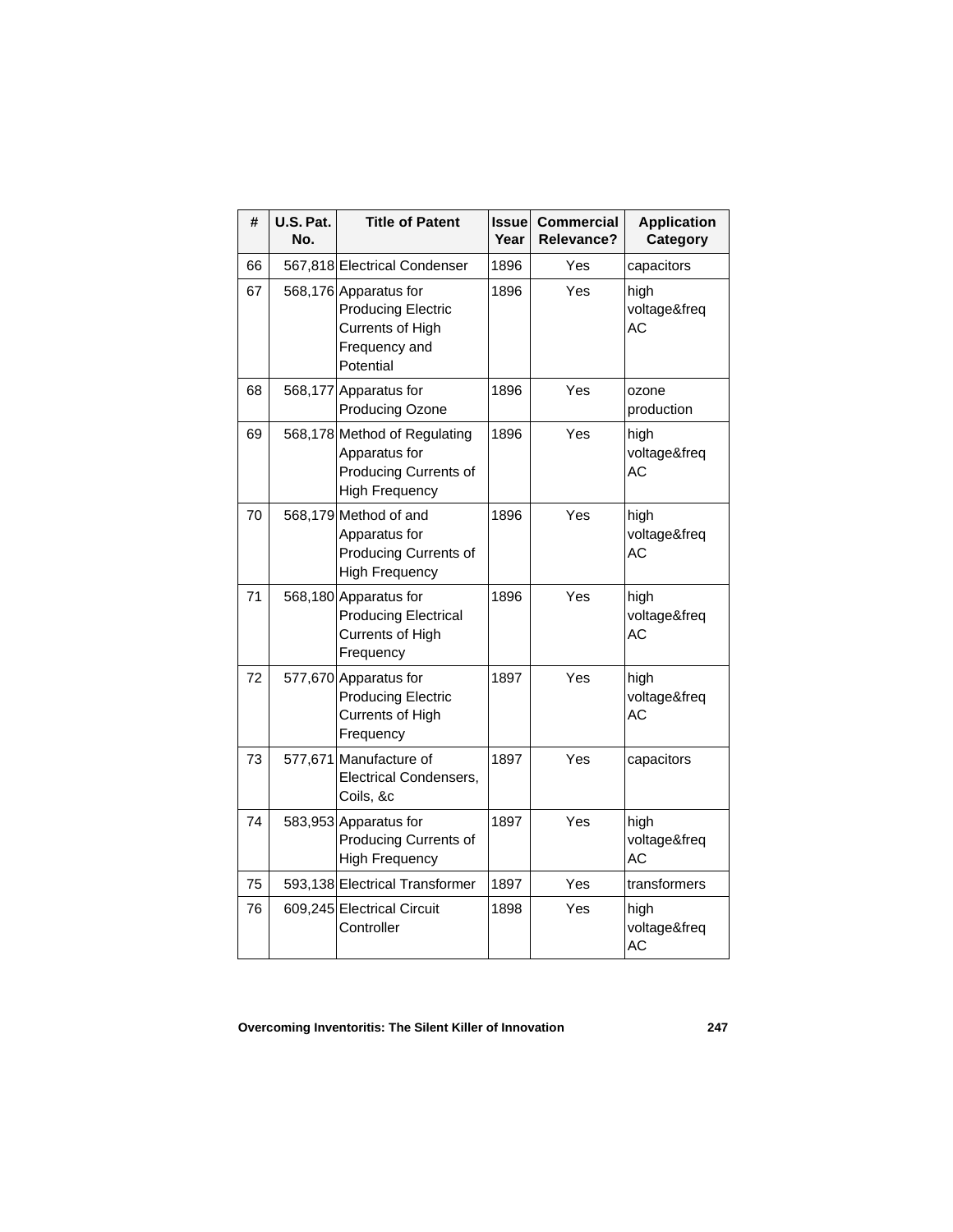| #  | U.S. Pat.<br>No. | <b>Title of Patent</b>                                                                              | <b>Issue</b><br>Year | <b>Commercial</b><br>Relevance? | <b>Application</b><br>Category    |
|----|------------------|-----------------------------------------------------------------------------------------------------|----------------------|---------------------------------|-----------------------------------|
| 77 |                  | 609,246 Electric Circuit<br>Controller                                                              | 1898                 | Yes                             | high<br>voltage&freq<br>AC        |
| 78 |                  | 609,247 Electric Circuit<br>Controller                                                              | 1898                 | Yes                             | high<br>voltage&freq<br><b>AC</b> |
| 79 |                  | 609,248 Electric Circuit<br>Controller                                                              | 1898                 | Yes                             | high<br>voltage&freq<br><b>AC</b> |
| 80 |                  | 609,249 Electric Circuit<br>Controller                                                              | 1898                 | Yes                             | high<br>voltage&freq<br>АC        |
| 81 |                  | 609,250 Electrical Igniter for<br>Gas Engines                                                       | 1898                 | Yes                             | high<br>voltage&freq<br>AC        |
| 82 |                  | 609,251 Electric Circuit<br>Controller                                                              | 1898                 | Yes                             | high<br>voltage&freq<br>АC        |
| 83 |                  | 611,719 Electrical Circuit<br>Controller                                                            | 1898                 | Yes                             | high<br>voltage&freq<br>АC        |
| 84 |                  | 613,735 Electric Circuit<br>Controller                                                              | 1898                 | Yes                             | high<br>voltage&freq<br>АC        |
| 85 |                  | 613,809 Method of and<br>Apparatus for<br>Controlling Mechansim<br>of Moving Vessels or<br>Vehicles | 1898                 | No                              | remote controls                   |
| 86 |                  | 645,576 System of<br>Transmission of<br><b>Electrical Energy</b>                                    | 1900                 | Disputed                        | radio/wireless<br>power           |
| 87 |                  | 649,621 Apparatus for<br>Transmission of<br><b>Electrical Energy</b>                                | 1900                 | Disputed                        | radio/wireless<br>power           |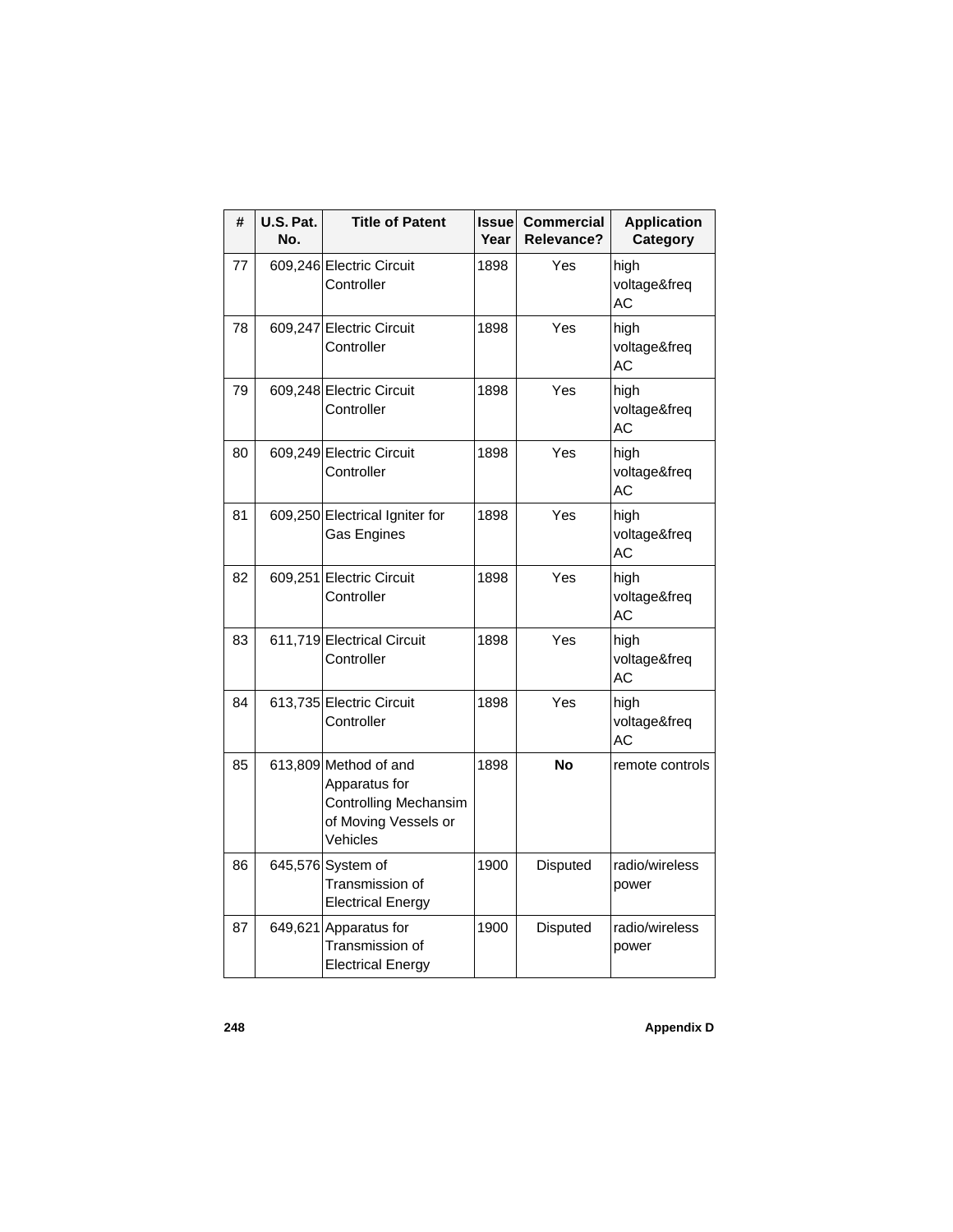| #  | U.S. Pat.<br>No. | <b>Title of Patent</b>                                                                                                                    | <b>Issue</b><br>Year | <b>Commercial</b><br><b>Relevance?</b> | <b>Application</b><br>Category |
|----|------------------|-------------------------------------------------------------------------------------------------------------------------------------------|----------------------|----------------------------------------|--------------------------------|
| 88 |                  | 655,838 Method of Insulating<br><b>Electric Conductors</b>                                                                                | 1900                 | No                                     | ice insulation                 |
| 89 |                  | 11,865 Method of Insulating<br><b>Electric Conductors</b>                                                                                 | 1900                 | <b>No</b>                              | ice insulation                 |
| 90 |                  | 685,012 Means for Increasing<br>the Intensity of<br><b>Electrical Oscillations</b>                                                        | 1901                 | Disputed                               | radio/wireless<br>power        |
| 91 |                  | 685,953 Method of Intensifying<br>and Utilizing Effects<br><b>Transmitted Through</b><br><b>Natural Media</b>                             | 1901                 | <b>Disputed</b>                        | radio/wireless<br>power        |
| 92 |                  | 685,954 Method of Utilizing<br><b>Effects Transmitted</b><br>Through Natural Media                                                        | 1901                 | Disputed                               | radio/wireless<br>power        |
| 93 |                  | 685,955 Apparatus for Utilizing<br><b>Effects Transmitted</b><br>From a Distance to a<br><b>Receiving Device</b><br>Through Natural Media | 1901                 | <b>Disputed</b>                        | radio/wireless<br>power        |
| 94 |                  | 685,956 Apparatus for Utilizing<br><b>Effects Transmitted</b><br>Through Natural Media                                                    | 1901                 | Disputed                               | radio/wireless<br>power        |
| 95 | 685,957          | Apparatus for the<br>Utilization of Radiant<br>Energy                                                                                     | 1901                 | <b>No</b>                              | perpetual free<br>energy       |
| 96 |                  | 685,958 Method of Utilizing<br><b>Radiant Energy</b>                                                                                      | 1901                 | <b>No</b>                              | perpetual free<br>energy       |
| 97 |                  | 723,188 Method of Signaling                                                                                                               | 1903                 | <b>Disputed</b>                        | radio/wireless<br>power        |
| 98 |                  | 725,605 System of Signaling                                                                                                               | 1903                 | Disputed                               | radio/wireless<br>power        |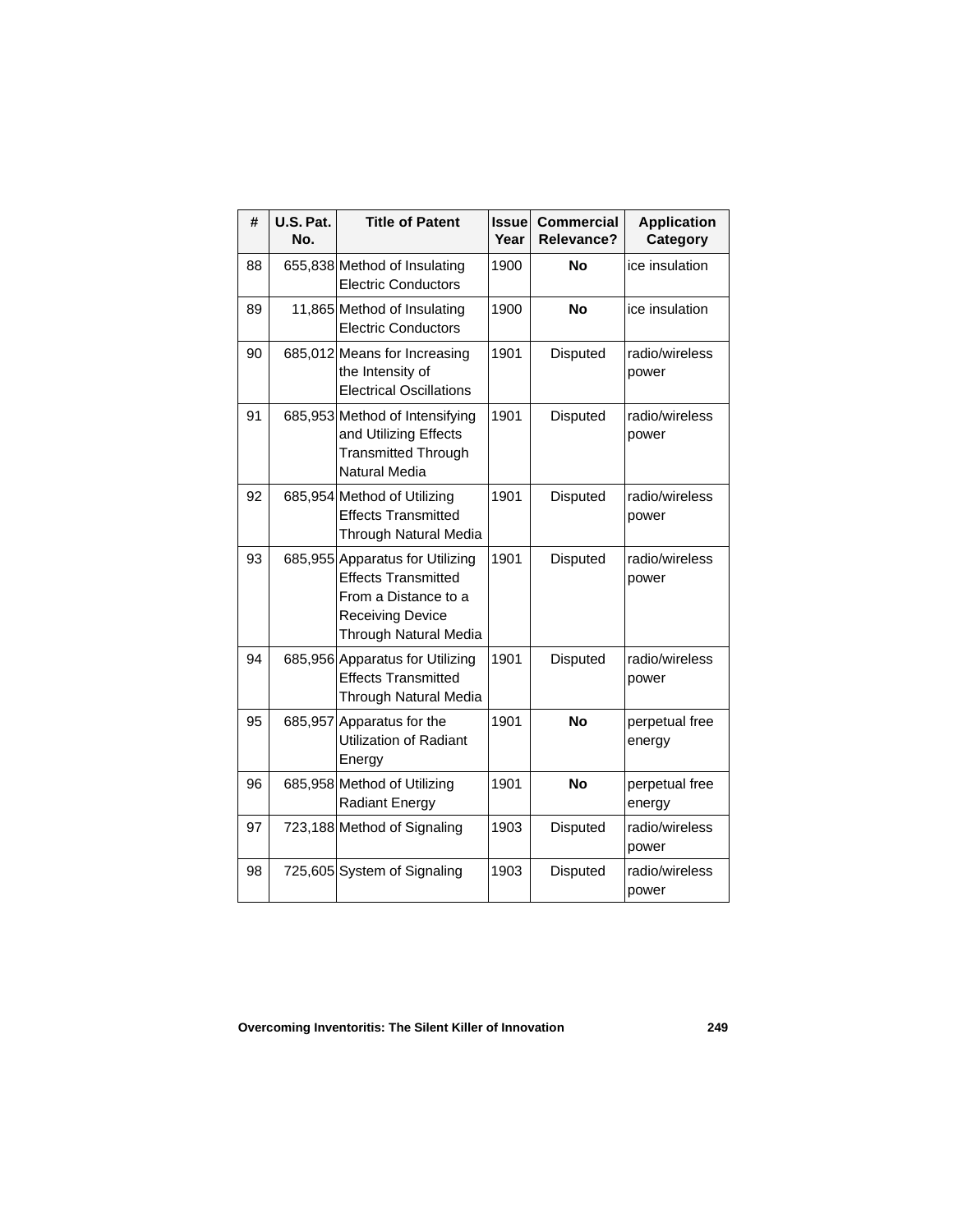| #   | U.S. Pat.<br>No.       | <b>Title of Patent</b>                                                                    | <b>Issuel</b><br>Year | <b>Commercial</b><br><b>Relevance?</b> | <b>Application</b><br>Category |
|-----|------------------------|-------------------------------------------------------------------------------------------|-----------------------|----------------------------------------|--------------------------------|
| 99  |                        | 787,412 Art of Transmitting<br><b>Electrical Energy</b><br>Through the Natural<br>Mediums | 1905                  | <b>No</b>                              | wireless power<br>distr.       |
|     |                        | 100 1,061,142 Fluid Propulsion                                                            | 1913                  | <b>No</b>                              | pumps                          |
|     | 101 1,061,206 Turbine  |                                                                                           | 1913                  | No                                     | turbines                       |
|     | 102 1,113,716 Fountain |                                                                                           | 1914                  | No                                     | fountains                      |
|     |                        | 103 1,119,732 Apparatus for<br><b>Transmitting Electrical</b><br>Energy                   | 1914                  | No                                     | wireless power<br>distr.       |
|     |                        | 104 1,209,359 Speed Indicator<br>Assigned to Waltham<br><b>Watch Company</b>              | 1916                  | Yes                                    | instrumentation                |
|     |                        | 105 1,266,175 Lightning Protector                                                         | 1918                  | <b>No</b>                              | lightning rods                 |
|     |                        | 106 1,274,816 Speed Indicator<br>Assigned to Waltham<br><b>Watch Company</b>              | 1918                  | Yes                                    | instrumentation                |
|     |                        | 107 1,314,718 Ship's Log<br>Assigned to Waltham<br>Watch Company                          | 1919                  | Yes                                    | instrumentation                |
|     |                        | 108 1,329,559 Valvular Conduit                                                            | 1920                  | <b>No</b>                              | check valves                   |
|     |                        | 109 1,365,547 Flow Meter<br>Assigned to Waltham<br>Watch Company                          | 1921                  | Yes                                    | instrumentation                |
| 110 |                        | 1,402,025 Frequency Meter<br>Assigned to Waltham<br>Watch Company                         | 1922                  | Yes                                    | instrumentation                |
| 111 |                        | 1,655,113 Method of Aerial<br>Transportation                                              | 1928                  | <b>No</b>                              | VTOL flying<br>machine         |
|     |                        | 112 1,655,114 Apparatus for Aerial<br>Transportation                                      | 1928                  | <b>No</b>                              | VTOL flying<br>machine         |

**250 Appendix D**